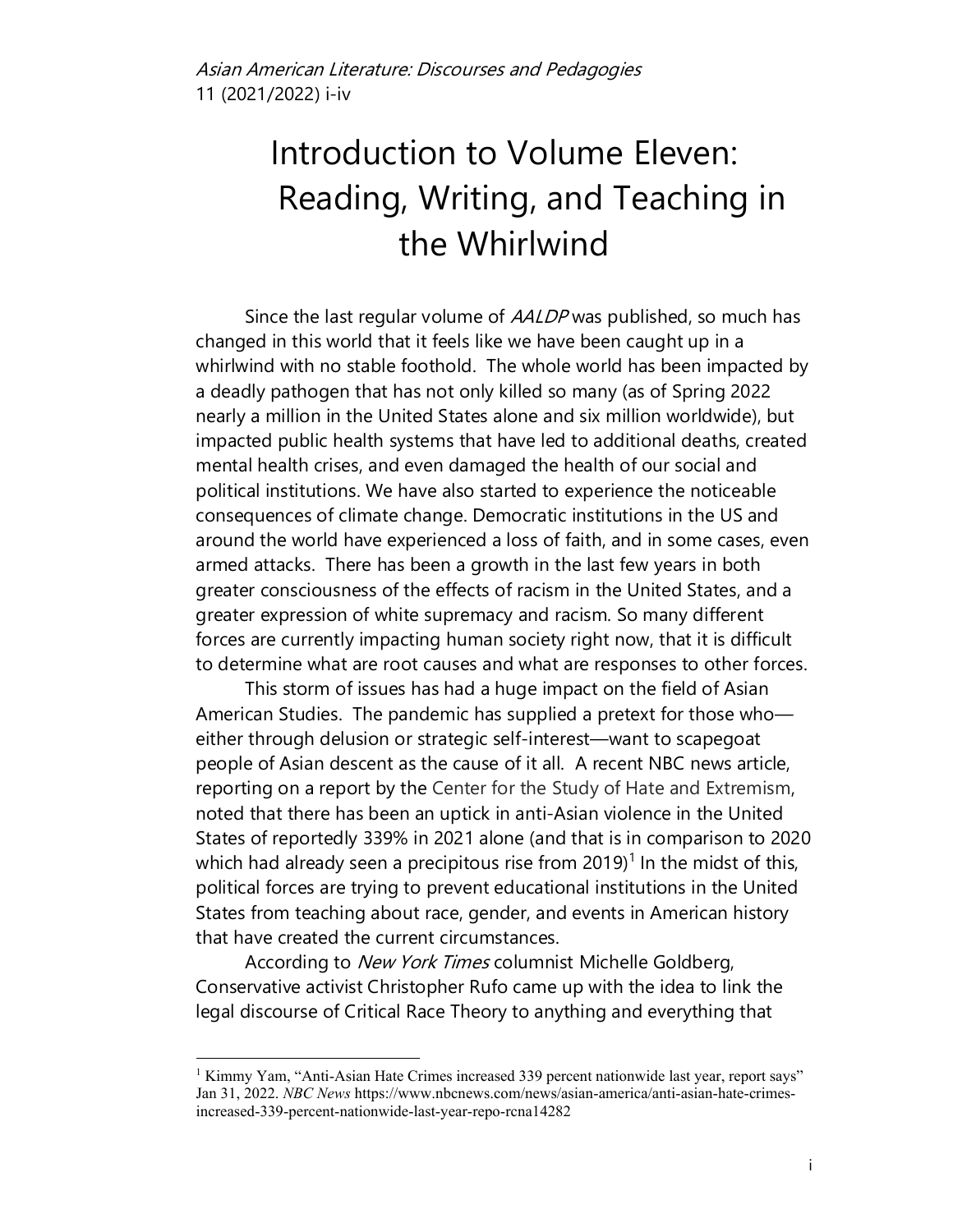## AALDP|Volume Eleven

could be perceived to be wrong with contemporary education. In his own words:

The goal is to have the public read something crazy in the newspaper and immediately think "critical race theory." We have decodified the term and will recodify it to annex the entire range of cultural constructions that are unpopular with Americans. (Rufo Twitter post cited in Goldberg)<sup>2</sup>

As Goldberg notes, "he has pretty much succeeded." A whole range of people have either bought into this "recodifying" of the term or seen it as convenient for their political interests as it has led some local parents' groups to believe that Critical Race Theory is being taught to children in grade school and for the governors of Texas and Florida to support censorship of texts discussing race, gender, or sexuality. Even in seemingly more liberal states like New York, books such as Kelly Yang's children's novel, *Front Desk*, based on her own life as a Chinese immigrant working with her family to manage a motel, were banned. One reason given by parents attempting to ban *Front Desk* was that it depicted a "white police officer falsely accusing a Black motel guest of theft" and they referred to it as a "CRT book."<sup>3</sup> While banning already famous and revered books such as Toni Morrison's The Bluest Eye and Art Spiegelman's Maus have backfired and driven up sales, the threat of banning can have more dire impacts for lesser-known authors or potential authors if publishers, especially of books for younger children, make publishing decisions based on what can or cannot be sold in populous states where book banning is in full swing.

This new American embrace of censorship seems to be an attempt to flee from our shared history, just as some have used violence to fight individuals they want to believe are the causes of our past or contemporary ills such as the pandemic. A 2021 Commonwealth Club presentation called "Addressing Anti-Asian Violence" brought together a discussion with Stop AAPI Hate co-founder Russell Jeung, Oakland City Council President Nikki Fortunato Bas, Michelle Kim, and Michelle Meow for a very helpful nuanced discussion of what remedies are available for protecting our communities from hate crimes. To the "flight or fight"

<sup>2</sup> Michelle Goldberg, "The Maddening Critical Race Theory Debate." *The New York Times.* June 28, 2021.

<sup>&</sup>lt;sup>3</sup> Beth Greenfield, "Why parents tried to ban this children's book about a Chinese Immigrant Family" *Yahoo! Life*. October 5, 2021.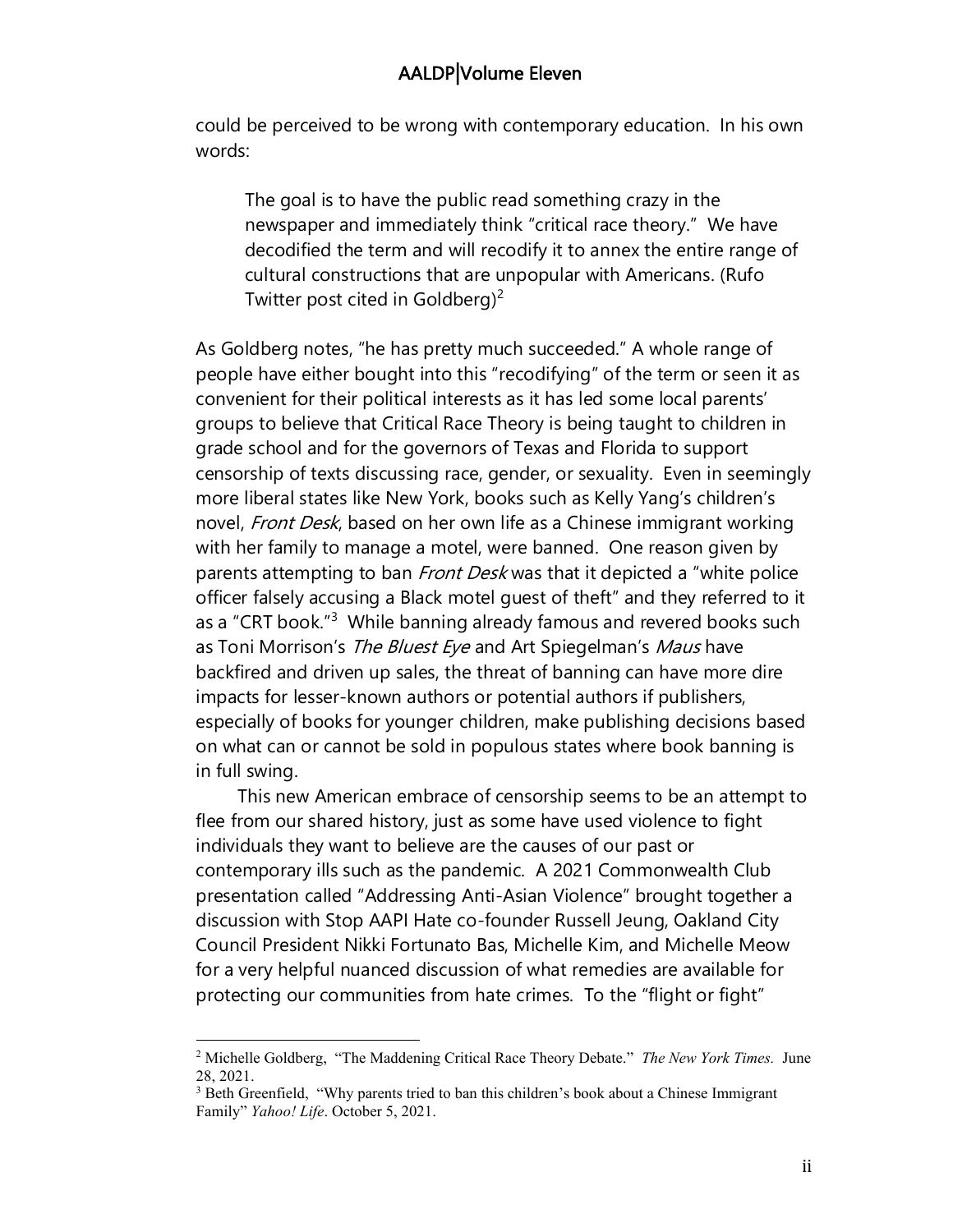## AALDP|Volume Eleven

response, Russell Jeung asserted a third possibility—"flocking," that is, finding strength in community.<sup>4</sup> Kimmy Yam, in her article on the rise of hate crimes against Asian Americans, notes that "Black Americans remained the most targeted" victims of hate crimes in 2021. John C. Yang, director of Asian Americans Advancing Justice, seems to echo Jeung's call to "flock" when he stated, "Especially during a time when groups are trying to divide and pit vulnerable communities against each other, we must remember that we are stronger together" (quoted in Yam).

Emily Chan designed the cover of this volume to reflect the uncertainty we are all facing during the pandemic. Since she designed this cover, the world has gained the additional stress of Russia launching a war in the Ukraine. As shocking as that event has been, it has driven the United States closer to its allies and even brought some unity within the very divided United States. Perhaps "flocking" will indeed be what gets us out of our current turmoil.

———

One bright spot for me in the time since our last regular volume was interviewing novelist Susan Choi. Her work has tackled many events that have had life changing impact on both people and national cultures, such as the Korean War in her award-winning The Foreign Student, the Unibomber and the Wen Ho Lee case in *Person of Interest*, or Wendy Yoshimura and sixties radicalism in *American Woman*. Her most recent novel, Trust Exercise, examines the nature and potency of narrative itself.

In "Orientalism Restated in the Era of Covid-19," Joey S. Kim contextualizes the current era of violence against Asian Americans within the long history of anti-Asian rhetoric such as yellow peril. The essay explores how orientalist rhetoric has laid the ground work for the "precarity" of contemporary Asian American bodies. Her piece also draws on Ling Ma's prescient 2018 novel, Severance, which imagines a worldwide plague with origins in China, as well as Cathy Park Hong's 2020 essay collection, Minor Feelings: An Asian American Reckoning.

Like Kim, Laura Wright, in her essay "Wages of Resistance: A Consideration of Time in Jessica Hagedorn's *Dogeaters*," also explores the precarity of the human body. Wright begins with Hagedorn's depiction of

<sup>4</sup> "Addressing Anti-Asian Violence," a virtual presentation by the Commonwealth club in March 2021, is an excellent resource for teachers and students wanting a more in-depth discussion of both the causes and remedies of anti-Asian violence. See

https://www.youtube.com/watch?v=LCS1nC2HwP4&t=1459s